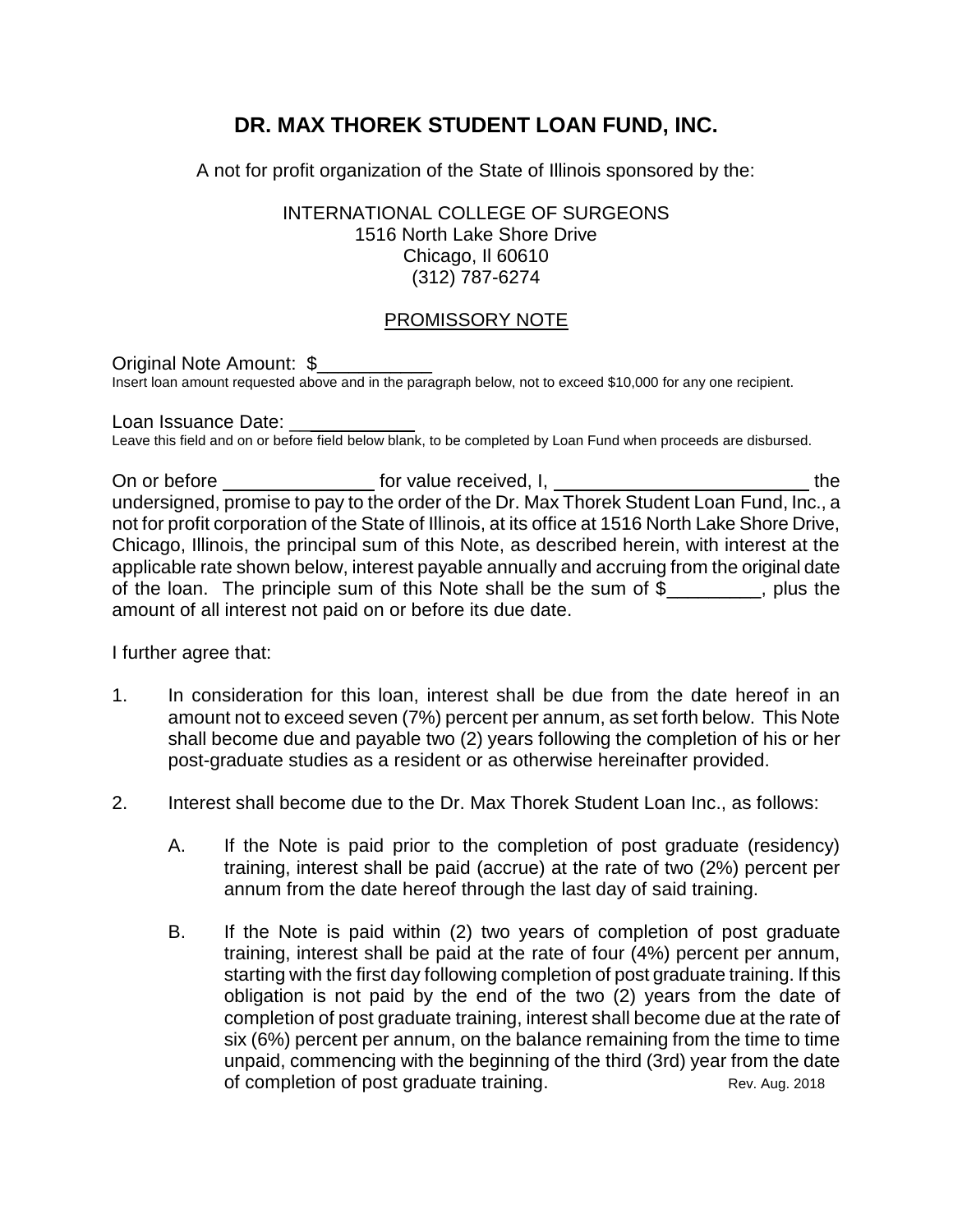## **Dr. Max Thorek Student Loan Fund, Inc. Promissory Note**

- C. If I should terminate my medical education and abandon my undertaking to enter professional medical practice, the rate of interest due on this loan beginning with the date of such termination, shall be seven (7%) percent per annum, and the entire unpaid principal and interest shall be due and payable at the time of such termination. It is agreed that whether or not interruption of contiguous undertaking to enter medical practice shall constitute termination, as referred to above, shall be determined by the Board of Directors of the Dr. Max Thorek Student Loan Fund, Inc. whose decision shall be final.
- 3. A condition of such loan shall be that the recipient shall supply term or ordinary life insurance on the life of the recipient at the expense of the recipient issued by an insurance company approved by the Fund in an amount of \$10,000.00 and the recipient shall assign all of his interest and that of his beneficiaries in said insurance to the Fund in the amount of \$10,000.00, and which shall stand as security for the loan. Upon repayment of the loan, the insurance policy shall be released to and assigned to the borrower. The initial beneficiary of the policy may be the Dr. Max Thorek Student Loan Fund, Inc., and the policy as so issued or as assigned to the Fund must designate the Fund as an irrevocable beneficiary so that the beneficiary may not be changed until and unless released by the Dr. Max Thorek Student Loan Fund, Inc. In the event of the demise of a borrower while a loan is unpaid, then the proceeds of such life insurance shall be applied in payment of any unpaid principal, interest, and any cost of collection of such loan, and the remainder, if any, shall be paid to the legal personal representative of the deceased borrower.
- 4. I understand that the funds paid to me are from a revolving student loan fund, and that the loan is a moral as well as legal obligation, and that the terms thereof shall be met promptly and honorably so that the other needy students may be similarly aided.
- 5. Add to secure the payment hereof, the undersigned does hereby authorize irrevocably any attorney of any court of record to appear for the undersigned in such court, during term time or vacation, at any time after default, and to confess judgement without process against the undersigned in favor of the holder of this Note for such amount as may appear to be unpaid thereon, together with interest, costs, and reasonable attorney's fees, and to waive and release all errors which may intervene in any such proceedings and consent to immediate execution upon said judgement, hereby ratifying and confirming all that said attorney may do by virtue hereof. If more than one (1) person sign this Note every obligation of the undersigned shall be joint and several.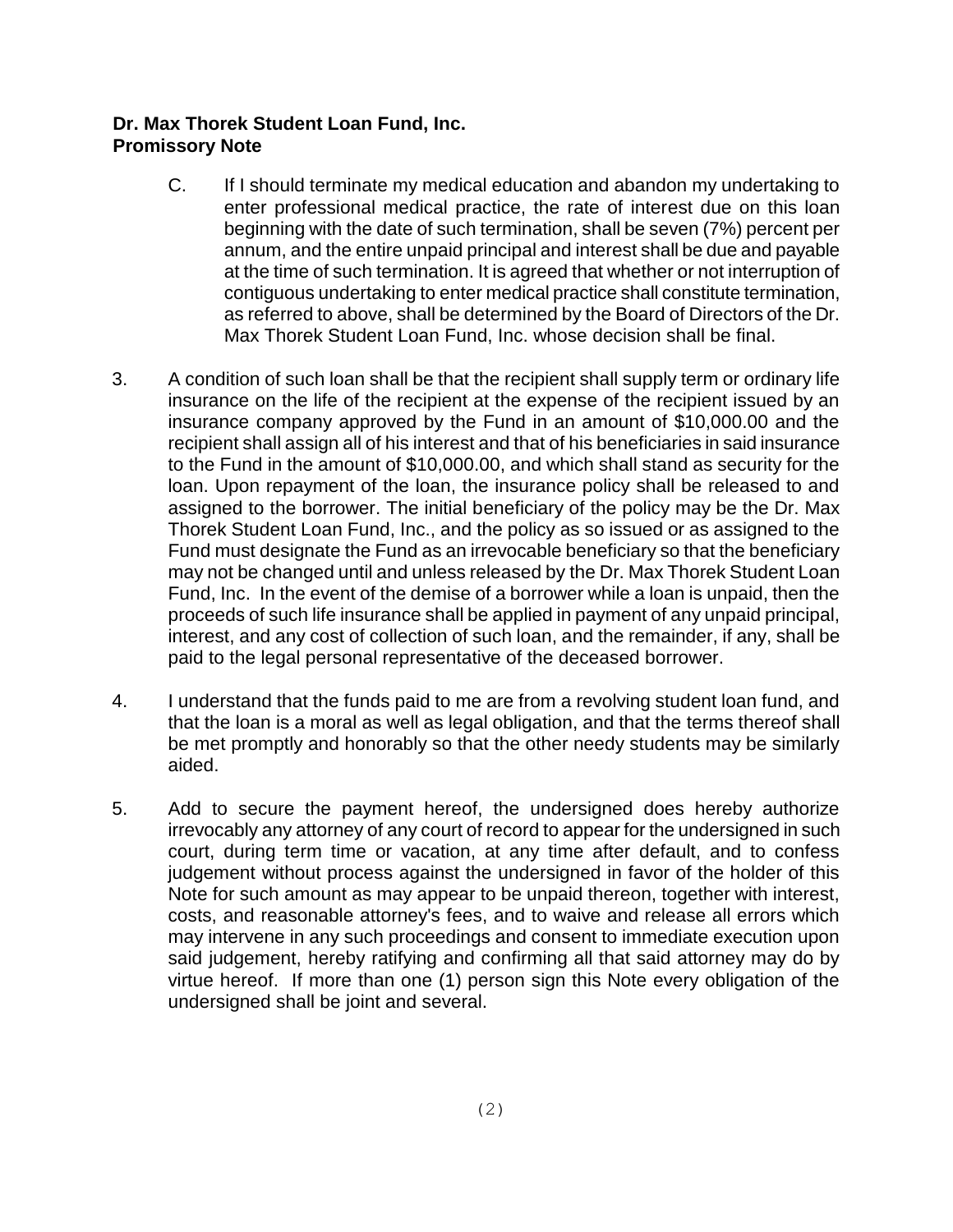### **Dr. Max Thorek Student Loan Fund, Inc. Promissory Note**

6. The loan evidenced hereby has been made, and this Note has been delivered, at Chicago, Illinois, and shall be governed by laws of the State of Illinois. If this Note is not dated when executed by the undersigned, the Dr. Max Thorek Loan Fund, Inc. is hereby authorized without notice to the undersigned; to date this Note as of the date hereby is made. Wherever possible each provision of this Note shall be interpreted in such manner as to be effective and valid under applicable law, but if any provision of this Note shall be prohibited by or invalid under such law, such provision shall be ineffective to the extent of such prohibition or invalidity, without invalidating the remainder of such provision or the remaining provisions of this Note.

| Executed at (City & State)______________________________the date and year above set forth.                                                                                                                                                         |  |
|----------------------------------------------------------------------------------------------------------------------------------------------------------------------------------------------------------------------------------------------------|--|
|                                                                                                                                                                                                                                                    |  |
| <u> 1989 - Andrea Santa Andrea Santa Andrea Santa Andrea Santa Andrea Santa Andrea Santa Andrea Santa Andrea San</u><br><b>Printed Name &amp; Full Address</b><br>,我们也不会有什么。""我们的人,我们也不会有什么?""我们的人,我们也不会有什么?""我们的人,我们也不会有什么?""我们的人,我们也不会有什么?""我们的人 |  |
| <b>Printed Name &amp; Full Address</b><br>,我们也不会有什么。""我们的人,我们也不会有什么?""我们的人,我们也不会有什么?""我们的人,我们也不会有什么?""我们的人,我们也不会有什么?""我们的人                                                                                                                         |  |
| Agent of the Max Thorek Student Loan Fund, Inc.                                                                                                                                                                                                    |  |
|                                                                                                                                                                                                                                                    |  |